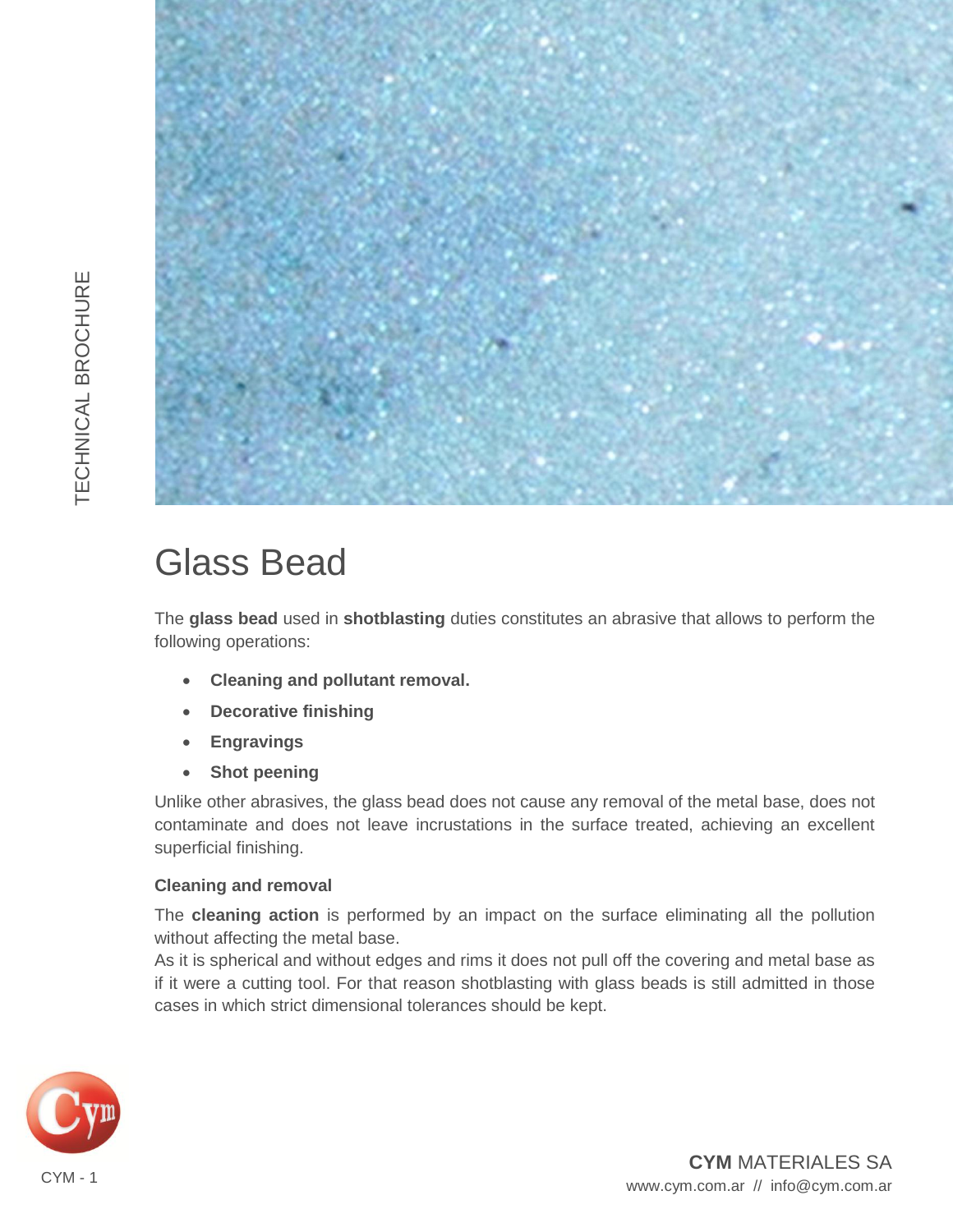#### **Decorative finishing**

The superficial appearance achieved by shotblasting with glass beads on steel, aluminium, stainless steel, brass, tin, acrylic, plastic, etc, is really unique, obtaining a dull finishing that valorises the piece.

In this item two advantages are added:

- The repeatability of the method: totally uniform batches are obtained by keeping the same operation parameters.
- The low cost of the treatment due to minimum process time.

As a general rule, the use of glass beads of large diameter are used for obtaining a finishing with deep grain and a dull surface; on the other hand, with smaller size the finishing obtained is finer and duller.

#### **Engravings**

The engraving that is performed by means of shotblasting is obtained by the difference between the zones that have not been treated (shinny) and the zones that have been shotblasted (dull). These engravings are generally performed with masks made especially for this purpose and although it can also be done with other abrasives, glass beads ensure an excellent finishing and also a much longer lifetime of the masks used, due to the minimum abrasiveness of this material.

#### **Shot peening**

It is the effect of a flow of spherical particles shot at great speed on a metallic surface compacting it. This hammering action (peening) causes a crushing of the surface due to the plastic deformation that induces compression tensions parallel to the surface, that generally extend from 5 to 10 mils (thousandth of inch) of depth.

This effect is used in pieces as: gears, axles, springs, rods, etc, submitted to flexion efforts that cause traction tensions on the surface.

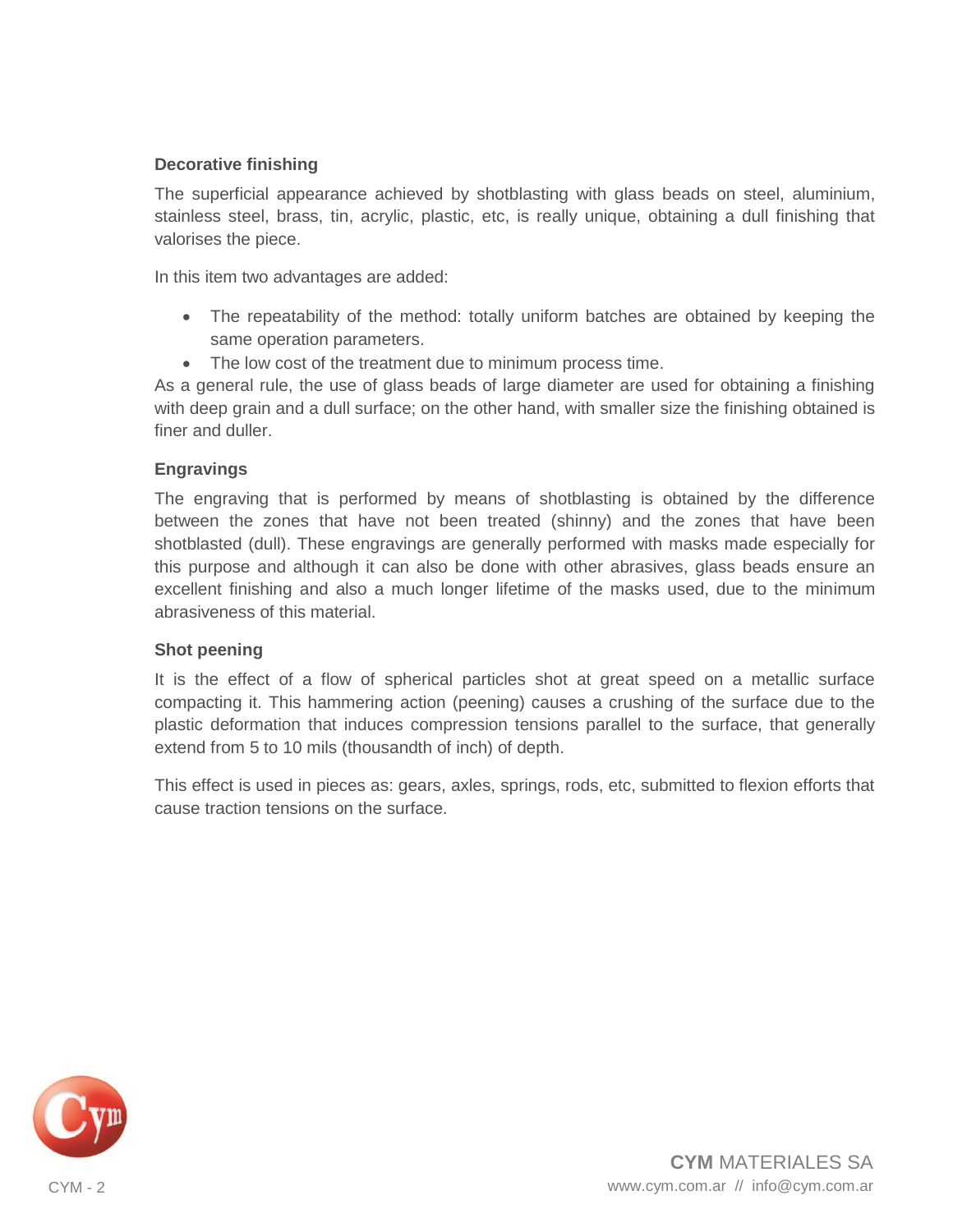#### **The most common uses of glass beads:**

- Cleaning of extrusion, forged and printed matrixes.
- Cleaning and texturing of smelting, injection and vulcanising casts of: aluminium, brass, rubber, plastic, glass, zamac.
- Cleaning of rotors, windings, armours and brushes in electric motors and generators.
- Cleaning of engines of any type, cylinder lids, valves, pistons, connecting rods, crankshafts, etc. (elimination of carbon).
- Cleaning and elimination of the salts and decolouration produced in the thermic treatment for hardenings steel.
- Cleaning and removal of paint, varnishes, lacquers or any oxide.
- Cleaning of superficially contaminated elements with radioactivity in nuclear centrals.
- **Deburring**
- Cleaning of contaminated parts in all kind of machines in printing works.
- Cleaning and deburring of precision without change of size.
- Preparation of surfaces: painting, anodizing, chromium plating, hard chromium or other covering or galvanic treatments.
- Shot peening treatment to increase the resistance to the fatigue and to the corrosion of critic parts in turbine components, aeroplane engines, springs, gears, etc.
- Elimination of scratches, defects, tool marks in casts, matrixes, etc.
- Specific homogeneous and controlled roughness in rollers.
- Provision of an anti-reflecting finishing in surgical instruments, tools, windshield wipers, electronic equipment fronts, etc.
- High quality decorative finishing in stainless steel, chrome-nickel steel, aluminium, plastic, brass, tin, copper and iron.
- Microscopic granulated to retain lubricants or mould release.
- Cleaning of moulds for manufacturing tyres.